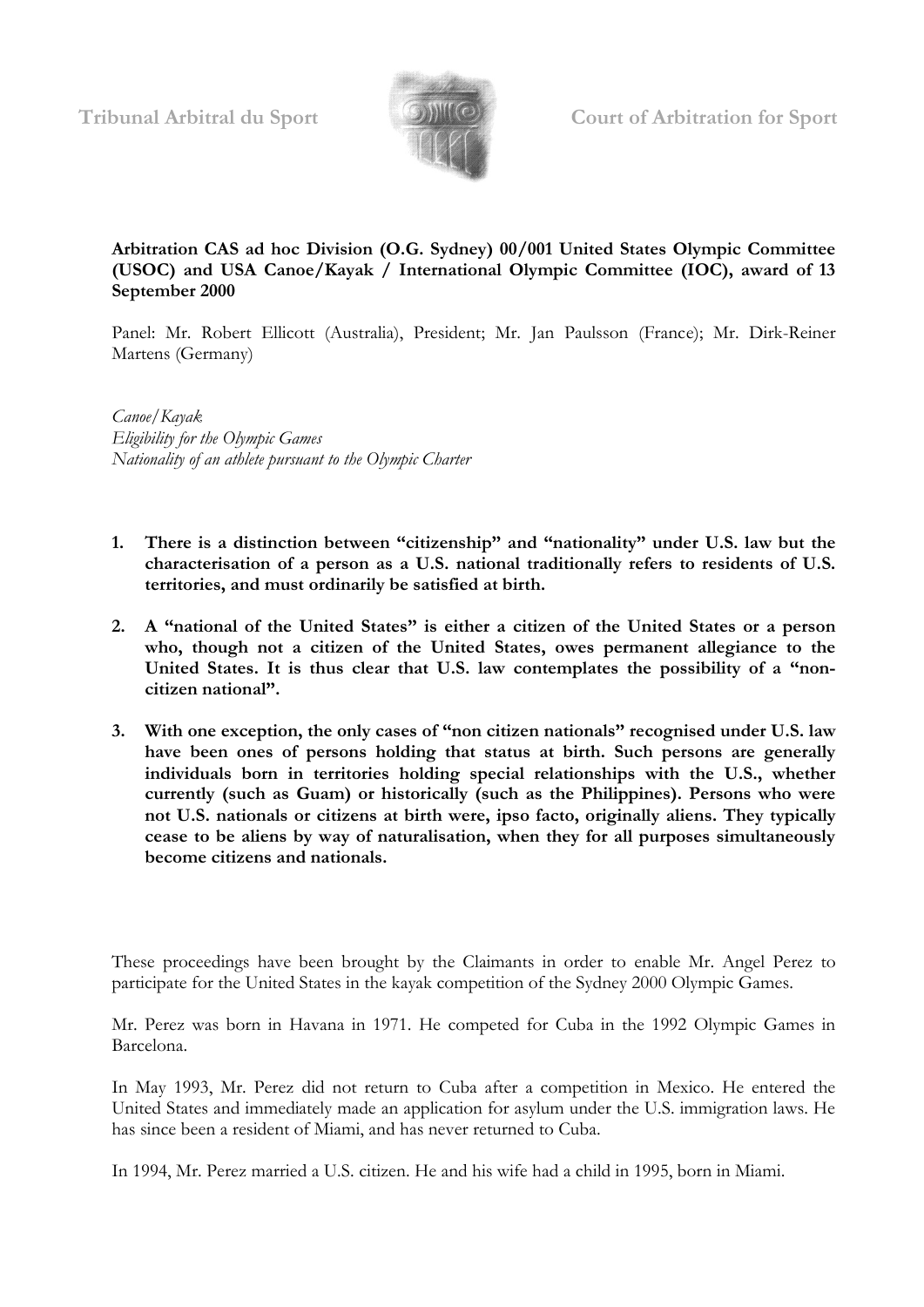On 11 September 1995, Mr. Perez was awarded permanent residence status as a "Resident Alien" in the U.S. ("Green Card").

Mr. Perez competed for the U.S. in the kayak World Championships in 1997, 1998 and 1999 in accordance with the Rules of the International Canoe Federation.

In September 1999, Mr. Perez obtained U.S. citizenship.

On 21 August 2000, the Claimant USOC requested the IOC to grant Mr. Perez the right to participate in the Sydney 2000 Olympic Games. The IOC denied his request on 28 August 2000, for the following reasons:

*"The facts of this case clearly fall within paragraph 2 of the Bye-law to Rule 46 of the Olympic Charter. In particular, in view of:*

- *(i) Mr. Perez having previously represented Cuba in an international competition as referred to in Paragraph 2 of the Bye-law to Rule 46 of the Olympic Charter.*
- *(ii) Less than three years having passed since Mr. Perez has become a national of the United States; and*
- *(iii) The NOC of Cuba not agreeing to reduce this three years period referred to in Paragraph 2 of the Byelaw to Rule 46 of the Olympic Charter,*

*Mr. Perez is not eligible to represent the United States at the 2000 Sydney Olympic Games*."

In their written and oral submissions the Claimants argue that according to Rule 46 Bye-law 2 of the Olympic Charter Mr. Perez should be allowed to participate in the Sydney 2000 Olympic Games because more than 3 years have passed since he changed his nationality or acquired a new nationality.

The Claimants contend that the terms "citizenship" and "nationality" should not be equated as is demonstrated by the wording of the U.S. Immigration Laws which define a "national as (A) a citizen of the U.S:, or (B) a person who, though not a citizen of the U.S., owes permanent allegiance to the U.S."

The Claimants further argue that as early as May 1993 when Mr. Perez defected from Cuba his "rights as a Cuban national were rendered ineffective and removed at that time." The Claimants aver that Mr. Perez pledged allegiance to the U.S. at the time of his request for political asylum. "*At that point, Mr. Perez effectively lost his Cuban nationality and sought to change his nationality for purposes of Rule 46 … Certainly by no later than 11 September, 1995 Perez had effectively changed his national status*." (Claimants' Application to CAS dated 10 September 2000, page 4).

The Respondent argues that the question whether an athlete is a national of a country under the Bye-law of Rule 46 must be determined in accordance with the law of that country, i.e. in the case at hand the law of the United States.

The Respondent agrees that there is in fact a distinction between "citizenship" and "nationality" under U.S. law but that "*the characterisation of a person as a U.S. national traditionally refers to residents of*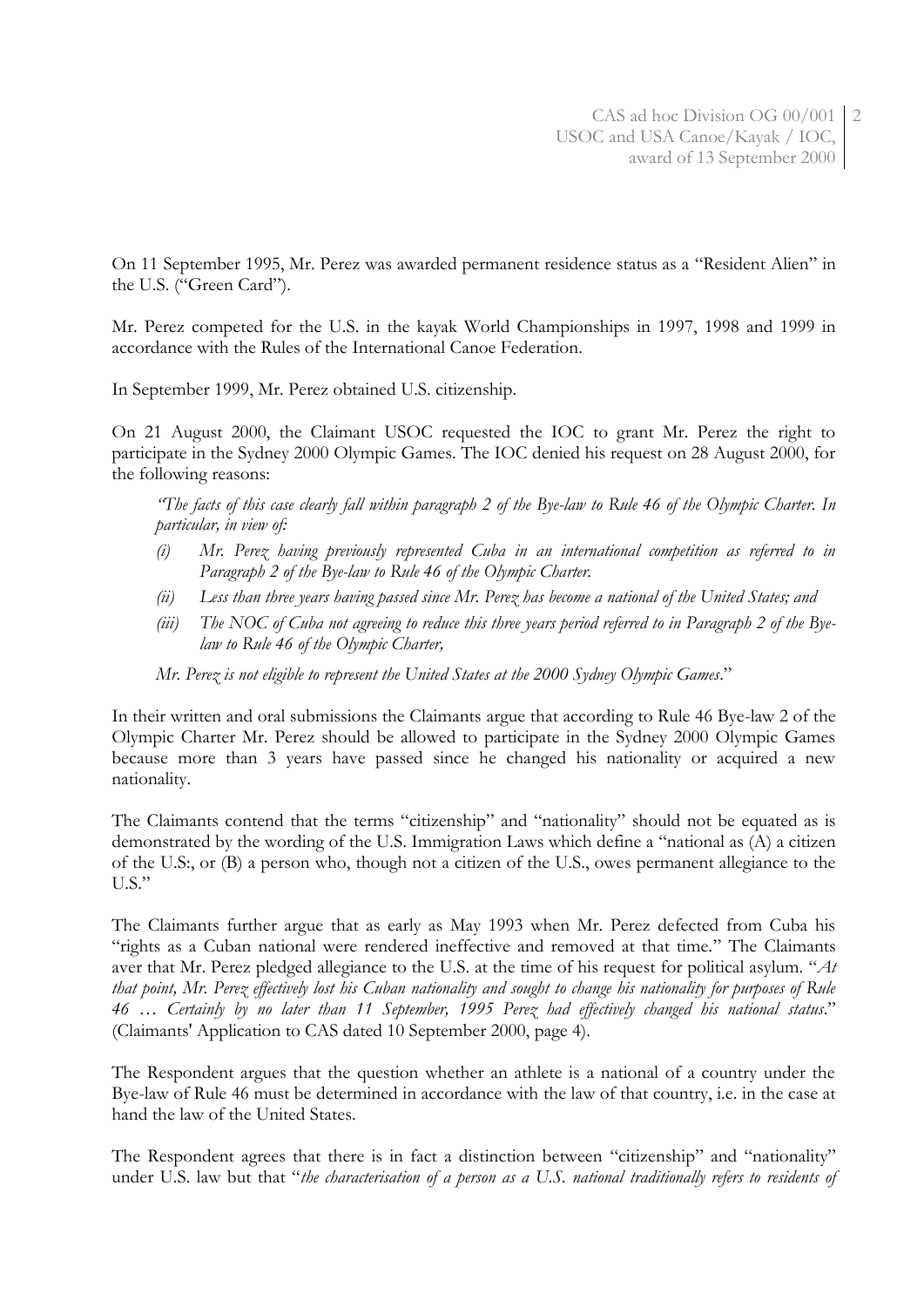*U.S. territories, [and] must ordinarily be satisfied at birth*" (Edwards v. U.S: Immigration and Naturalisation Service, 952 F 2d 406 (9R Cir. 1992)). The Respondent argues that as Mr. Perez was not born a U.S. national, the only way for him to be eligible for the Sydney 2000 Olympic Games was to become a naturalised citizen more than three years before the Games. According to Respondent the "Green Card" awarded to Mr. Perez in 1995 identified him as a "Resident Alien" and according to U.S. law an alien is defined as "any person not a citizen or national of the U.S." [8 U.S.C.A. § 1101 (a) (3)]. The Respondent further argues that there is no evidence that Mr. Perez took any step formally to affirm his permanent allegiance to the USA before becoming a citizen in 1999. But even such evidence would not fulfil the requirements for national status as defined under U.S. statute and case law which predominantly require that to qualify to such status, a person must be born in the U.S. or one of its territories, or be born to parents who are U.S. nationals.

The Respondent notes that although in United States v. Morin [80F. 3d 124, 126 (4<sup>th</sup> Cir. 1996)] a U.S. court found that a permanent resident alien of the U.S. who had applied for U.S. citizenship was indeed a "national" of the U.S. because "application for citizenship is the most compelling evidence of permanent allegiance to the United States short of citizenship itself", applications for citizenship may not be made any earlier than three months before the applicant meets the residency requirements for citizenship. The earliest Mr. Perez might have met these requirements was May 1998, five years after he first arrived in the United States and fewer than three years ago.

In conclusion, the Respondent contends that Mr. Perez does not meet the eligibility requirements under Rule 46.

The case was heard on 12 September 2000 between 1:30pm and 3:15pm at the Court of Arbitration for Sport.

Pursuant to the Arbitration Rules for the Games of the XXVII Olympic Games in Sydney, the time for the Panel to give a decision was extended by the Co-president until midnight on 13 September 2000.

## **LAW**

1. These proceedings are governed by the CAS Arbitration Rules for the Games of the XXVII Olympiad in Sydney (the "ad hoc Rules") of CAS enacted by the International Council of Arbitration for Sport ("ICAS") on 29 November 1999. They are further governed by Chapter 12 of the Swiss Private International Law Act of 18 December 1987 ("PIL Act"). The PIL Act applies to this arbitration as a result of the express choice of law contained in Article 17 ad hoc Rules and as the result of the choice of Lausanne, Switzerland as the seat of the ad hoc Division and of its panels of Arbitrators, pursuant to Article 7 of the ad hoc Rules.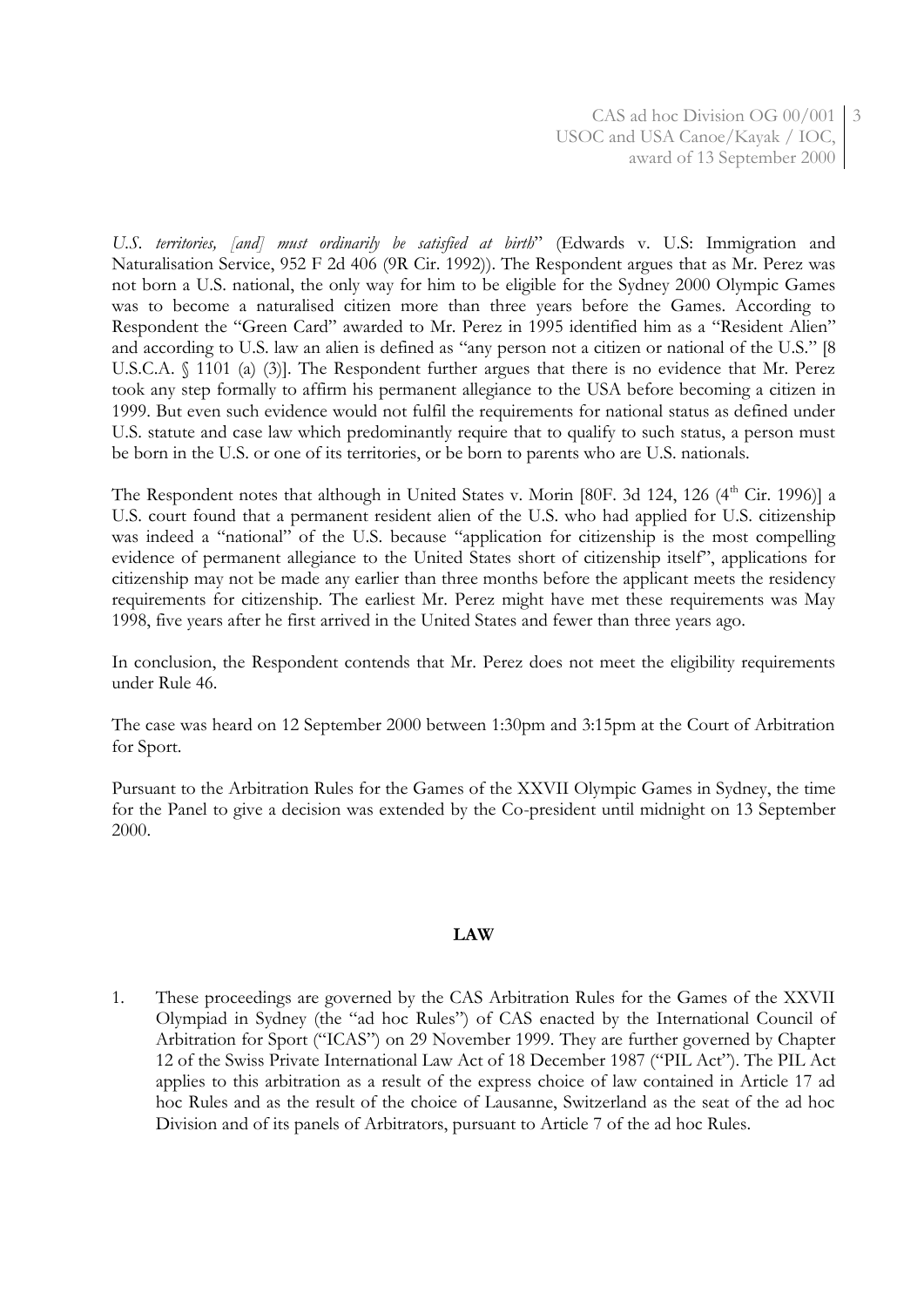- 2. The jurisdiction of the ad hoc Division arises out of the entry form signed by each and every participant in the Olympic Games as well as out of Rule 74 of the Olympic Charter.
- 3. Under Article 17 of the ad hoc Rules, the Panel must decide the dispute *"pursuant to the Olympic Charter, the applicable regulations, general principles of law and the rules of law, the application of which it deems appropriate."*
- 4. According to Article 16 of the ad hoc Rules, the Panel has *"full power to establish the facts on which the application is based."*
- 5. One limb of the Claimants' argument is the contention that the laws of the United States of America recognise a status of nationals who are not citizens, with the argued effect that Mr. Perez became a U.S. national well before being granted U.S. citizenship, and at any rate more than three years before the opening of the Sydney Games.
- 6. In the course of the hearing, the Claimants thus called the Panel's attention to the fact that the U.S. Immigration and Naturalization Act defines a "national of the United States" as *either* a citizen of the United States or *"a person who, though not a citizen of the United States, owes permanent allegiance to the United States"* [8 U.S.C.A. §1101 (a) (27)].
- 7. It is thus clear that U.S. law contemplates the possibility of a "non-citizen national" (although the reverse does not obtain; any citizen is necessarily a national).
- 8. With one exception, the only cases brought to the attention of the Panel of "non citizen nationals" recognised under U.S. law have been ones of persons holding that status *at birth*. ["National status depends primarily upon place of birth," U.S. v. Salem, 762 F. 2d 1013 (6<sup>th</sup> cir. 1985)]. Such persons are generally individuals born in territories holding special relationships with the U.S., whether currently (such as Guam) or historically (such as the Philippines).
- 9. Persons who were not U.S. nationals or citizens at birth were, ipso facto, originally aliens. They typically cease to be aliens by way of naturalisation, when they for all purposes simultaneously become citizens *and* nationals.
- 10. To prevail, the Claimants must demonstrate that Mr. Perez, who was Cuban, somehow became a U.S. national some two years before he became a U.S. citizen.
- 11. From the materials provided to the Panel, it appears that U.S. courts, while arguably recognising a theoretical possibility of becoming a national before being granted citizenship, have emphasised the difficulty of demonstrating that an alien has qualified as a U.S. national by coming to "owe permanent allegiance to the United States."
- 12. Such statements have generally been made when rejecting claims of national status. Thus, aliens do not become nationals by virtue of a long stay in the U.S. (Edwards v. US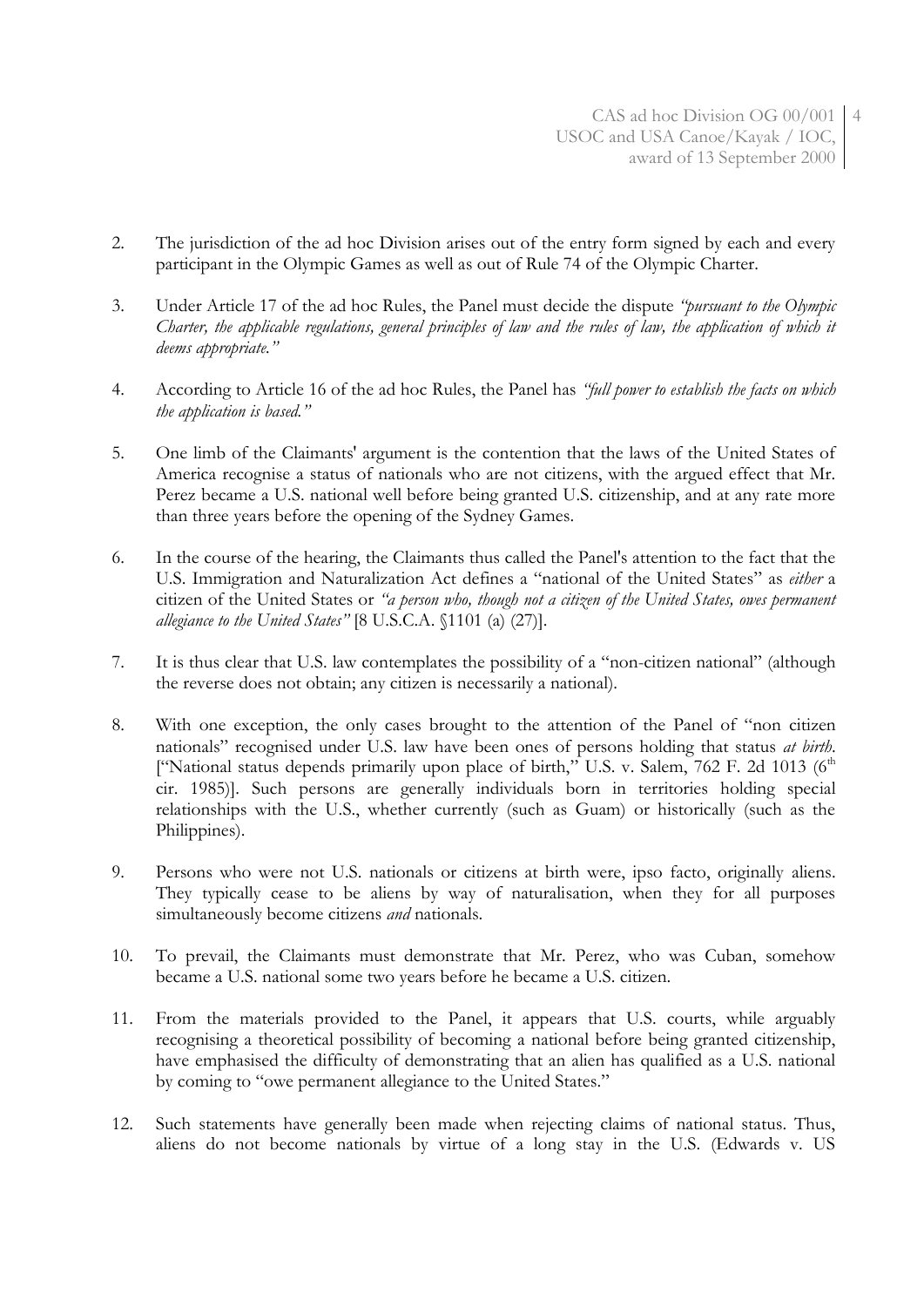Immigration and Naturalisation Service, 952 F. 2d 406), nor by dint of subjective belief that they owe allegiance to the U.S. [U.S. v Sotelo,  $109 \text{ F } 3d$  1446 ( $9^{\text{th}}$  Cir. 1997)].

- 13. The sole exception put before the Panel was the case of Morin v. United States (80 F 3d 124, 4<sup>th</sup> Cir. 1996) where the question arose whether an accused had conspired to murder "a national of the United States" for the purposes of a criminal-law statute. The intended victim was a Mexican citizen who had resided in the United States for a sufficient period of time to qualify for naturalisation, and moreover had applied to be naturalised. The Court accepted that he was a U.S. national on the basis that: "*an application for citizenship is the most compelling evidence of permanent allegiance to the United States short of Citizenship itself*". The *Morin* case is however, hardly a conclusive precedent. In the first place, it concerned an appeal – on a number of grounds – against a criminal conviction; it did not concern a claim of U.S. nationality by the individual whose status was in question and contested by the Department of Justice. Indeed, there is no discussion of legislative history or precedents with regard to the notion of "owing permanent allegiance". The judgment seems more focused on the desire not to allow a murderer to seek refuge on a technicality than on an intent to analyse, let alone establish, the criteria of "nationality." Moreover, even if *Morin* were read as standing for the questionable proposition that qualified applicants for naturalisation become nationals as of the moment of their application, even though they are not yet citizens, Mr. Perez has not sought to prove that he was in a position even to make such an application more than three years before the Sydney Games (He could have done so in May 1998, five years after arriving in the U.S., but less than three years ago). The U.S. Act explicitly provides that a declaration of *intent* to apply for citizenship does not confer nationality [8 U.S. C.A. § 1445 (f)]. By parity of reasoning, a declaration of allegiance at the time of requesting asylum, which leads to no more than the status of resident alien, could not confer nationality.
- 14. The Claimants have presented to the Panel an impressive list of factors which eloquently testify to Mr. Perez's predominant personal participation in and commitment to American social life. If it were the case that such factors could suffice to confer nationality upon persons who have not (yet) qualified for citizenship, it seems compellingly obvious that there would be numerous instances of attempts – indeed *successful* attempts – by aliens to acquire U.S. nationality on such a basis. Yet the Panel has not been directed to a single example of national status having been conferred by any U.S. authority, whether judicial or other, in this fashion.
- 15. The Panel must thus conclude that the Claimants have not demonstrated that Mr. Perez would, under U.S. law, be deemed to have acquired U.S. nationality before he was granted citizenship in September 1999.
- 16. But another limb of the Claimant's argument posits that the Olympic Charter is a *sui generis* document which requires interpretation and application at an international level, with the effect that U.S. law should not be dispositive. In support of this contention, the Applicants cite the venerable precedent of the International Court of Justice in the *Nottebohm* case (Second Phase, judgement of 6 April 1955). The circumstances of that case are instructive in terms of creating a context for comparison.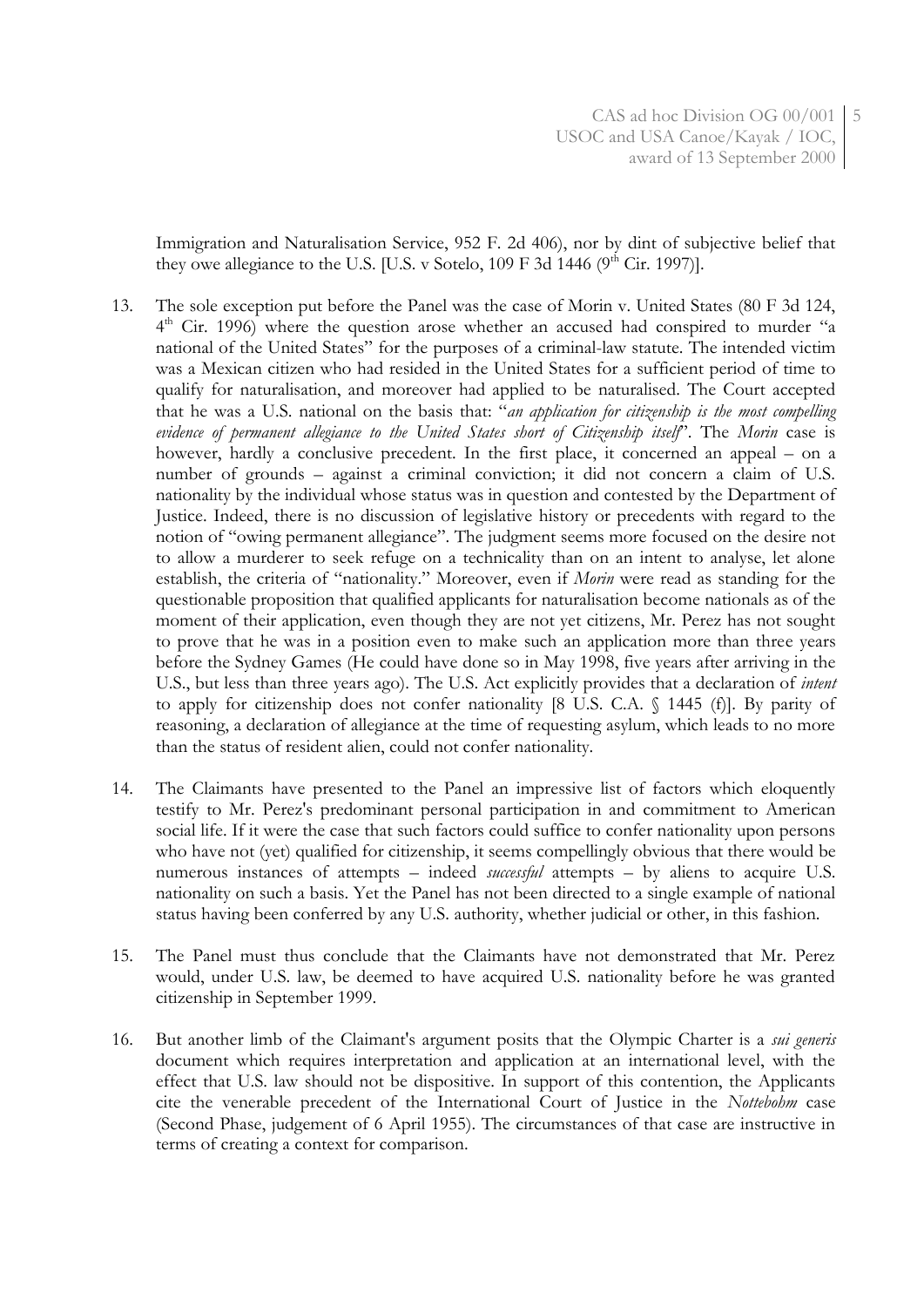- 17. Friedrich Nottebohm was a German who went to Guatemala in 1905. He there made his residence, as well as the centre of his prosperous business activities. In early 1939, he travelled to Germany; in October, about one month before the German invasion of Poland, he found himself in Liechtenstein where he successfully applied for naturalisation before returning to Guatemala. In 1943, he left Guatemala as a result of war measures which also adversely affected his property interests in Guatemala. In due course, the Principality of Liechtenstein seized the International Court of Justice of an application against Guatemala for the protection of Nottebohm, seeking restitution and compensation.
- 18. Guatemala successfully avoided the claim on the grounds that Liechtenstein did not have sufficient title to exercise protection in respect of Nottebohm as against Guatemala. The Court agreed with Guatemala that Nottebohm did not have "effective" Liechtenstein nationality for this purpose, because his naturalisation (a) was not based on any real prior connection with Liechteinstein, and (b) did not in any way alter his manner of life. In the circumstances, it was held that Guatemala was not obliged under international law to answer a claim the admissibility of which was based on the proposition that Nottebohm was a Liechtensteinian national.
- 19. The *Nottebohm* case is often cited as indicative of a notion that formal nationality or citizenship may be disregarded if it is not effective in the sense suggested by the facts of that precedent.
- 20. That notion may indeed be relevant in deciding to disregard formal status of nationality (as in *Nottebohm* itself).
- 21. It may also be relevant in disposing of conflicting claims in circumstances where two States have conferred nationality upon the same individual. International arbitrators, or courts of third states, may then have to look beyond the two national laws (because they conflict) and decide which is the predominant nationality. In such circumstances, it may be correct to speak of a significant distinction between the concept of nationality and that of citizenship.
- 22. Neither of these situations, however, arises in the present case. The Claimants do not seek to resist the assertion by a State of ties of nationality, but to establish that they existed de facto even in the absence of any evidence that the relevant State (the U.S.) sought – or would even have a legal basis to seek – to assert such ties prior to the formal grant of citizenship in 1999. This would, in the Panel's view, be an extension of *Nottebohm* for which no warrant may be found in that judgement. The Claimants' recital of the numerous indicia of Mr. Perez's unquestionably close connection with the U.S. since 1993 is therefore unavailing for this purpose.
- 23. Nor is this an instance of two conflicting nationalities (Cf. CAS Case 94/132 Puerto Rico Amateur Baseball Federation v. USA Baseball, *Digest of CAS Awards 1986-1988*, p. 53.). The issue is simply whether there are grounds to conclude that Mr. Perez acquired U.S. nationality sometime before September 1997 even though he was not naturalised until 1999.